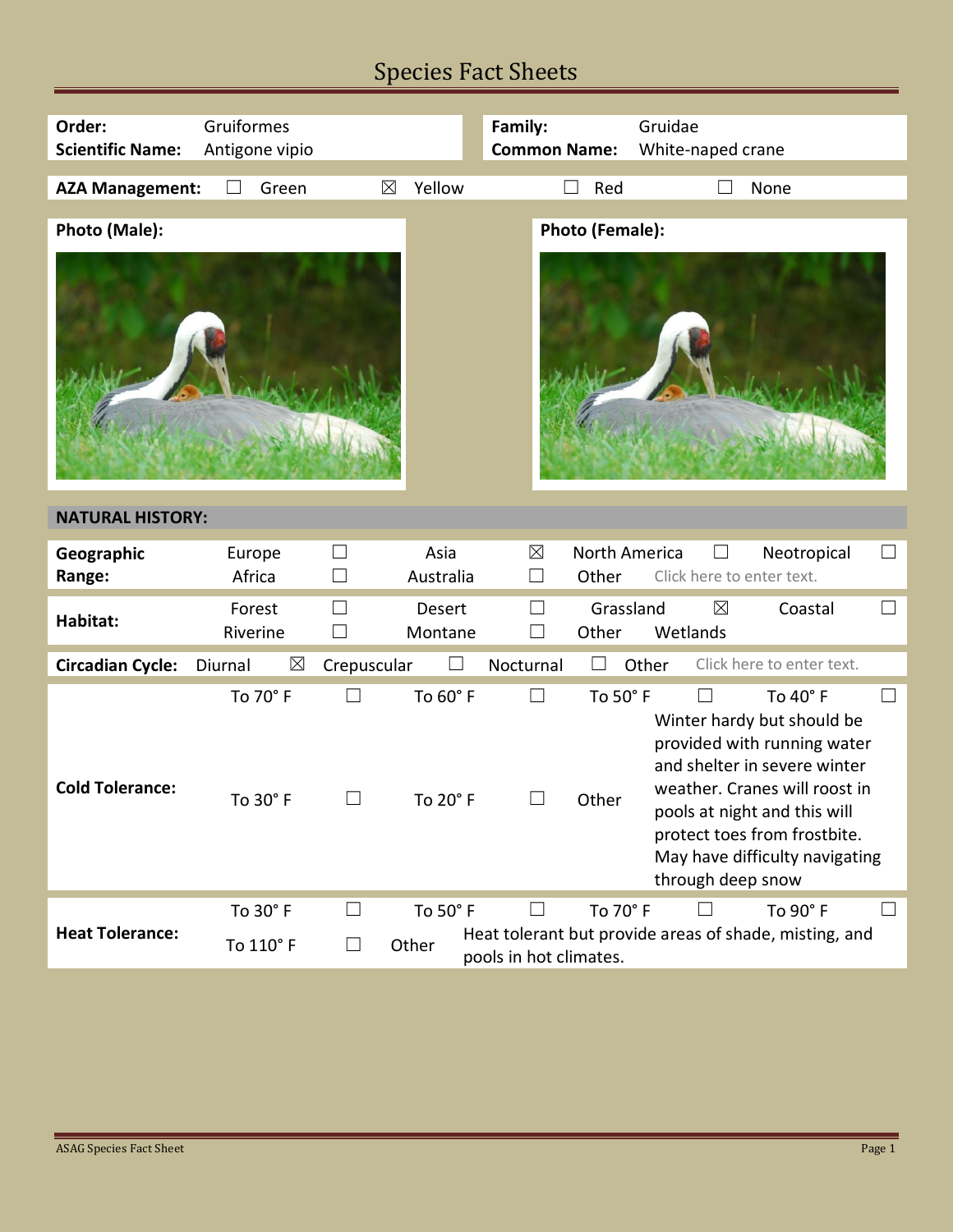| Diet:                                                              |                                                                                                                                                                        | Frugivore  | $\vert \ \ \vert$                                                                                                                                               | Carnivore             | $\vert \ \ \vert$      | Piscivore                                              | $\vert \ \ \vert$       | Insectivore                                                                                            | Ш |  |  |
|--------------------------------------------------------------------|------------------------------------------------------------------------------------------------------------------------------------------------------------------------|------------|-----------------------------------------------------------------------------------------------------------------------------------------------------------------|-----------------------|------------------------|--------------------------------------------------------|-------------------------|--------------------------------------------------------------------------------------------------------|---|--|--|
|                                                                    |                                                                                                                                                                        | Nectivore  | $\mathsf{L}$                                                                                                                                                    | Omnivore              | $\boxtimes$            | Folivore                                               |                         | Other (Add Below)                                                                                      |   |  |  |
|                                                                    | <b>Captive Dietary Needs:</b>                                                                                                                                          |            |                                                                                                                                                                 |                       |                        |                                                        |                         |                                                                                                        |   |  |  |
|                                                                    |                                                                                                                                                                        |            |                                                                                                                                                                 |                       |                        |                                                        |                         | Pelleted diets such a Mazuri and Ziegler crane diets work well. Supplement with gut-loaded insects,    |   |  |  |
|                                                                    |                                                                                                                                                                        |            |                                                                                                                                                                 |                       |                        |                                                        |                         | meat, fish and other vegetable products. Increase protein items during chick rearing. Increase calcium |   |  |  |
|                                                                    | on supplemental food).                                                                                                                                                 |            |                                                                                                                                                                 |                       |                        |                                                        |                         | during egg production (oyster shell works well) and during chick development (sprinkle oyster powder   |   |  |  |
|                                                                    |                                                                                                                                                                        |            |                                                                                                                                                                 |                       |                        |                                                        |                         |                                                                                                        |   |  |  |
|                                                                    | Life Expectancy in the Wild:                                                                                                                                           |            | Males:                                                                                                                                                          |                       | $19-27+ years$         | Females:                                               |                         | $19-27+ years$                                                                                         |   |  |  |
|                                                                    | <b>Life Expectancy in Captivity:</b>                                                                                                                                   |            |                                                                                                                                                                 | Males:<br>40-60 years |                        |                                                        | Females:<br>40-60 years |                                                                                                        |   |  |  |
|                                                                    |                                                                                                                                                                        |            |                                                                                                                                                                 |                       |                        |                                                        |                         |                                                                                                        |   |  |  |
|                                                                    | <b>BREEDING INFORMATION:</b>                                                                                                                                           |            |                                                                                                                                                                 |                       |                        |                                                        |                         |                                                                                                        |   |  |  |
|                                                                    | <b>Age at Sexual Maturity:</b>                                                                                                                                         |            | Males:                                                                                                                                                          |                       | 2-3 years but can take | Females:                                               |                         | 2-3 years but can take                                                                                 |   |  |  |
|                                                                    |                                                                                                                                                                        |            |                                                                                                                                                                 | longer                |                        |                                                        |                         | longer                                                                                                 |   |  |  |
|                                                                    | <b>Courtship Displays:</b>                                                                                                                                             |            |                                                                                                                                                                 |                       |                        |                                                        |                         | Unison calling; dancing. Breeding season in the wild is the spring season in                           |   |  |  |
|                                                                    |                                                                                                                                                                        |            |                                                                                                                                                                 |                       |                        |                                                        |                         | range countries. Breeding season in North America is February through July.                            |   |  |  |
|                                                                    |                                                                                                                                                                        |            |                                                                                                                                                                 |                       |                        |                                                        |                         |                                                                                                        |   |  |  |
|                                                                    | <b>Nest Site Description:</b>                                                                                                                                          |            |                                                                                                                                                                 |                       |                        |                                                        |                         | Nests in wetlands, nests made of dry grasses and other available materials.                            |   |  |  |
|                                                                    |                                                                                                                                                                        |            | In captivity, will nest by side of water features or in other areas in exhibits.<br>Often makes a nest of grasses, sticks, and other natural vegetation. Cranes |                       |                        |                                                        |                         |                                                                                                        |   |  |  |
|                                                                    |                                                                                                                                                                        |            | will attempt to build up nests during flooding, but may lose nest if waters                                                                                     |                       |                        |                                                        |                         |                                                                                                        |   |  |  |
|                                                                    |                                                                                                                                                                        |            |                                                                                                                                                                 |                       |                        | get too high. Both sexes incubate and care for chicks. |                         |                                                                                                        |   |  |  |
|                                                                    |                                                                                                                                                                        |            | 2 brownish-green eggs                                                                                                                                           |                       |                        |                                                        |                         |                                                                                                        |   |  |  |
|                                                                    | <b>Clutch Size, Egg Description:</b>                                                                                                                                   |            |                                                                                                                                                                 |                       |                        |                                                        |                         |                                                                                                        |   |  |  |
|                                                                    | <b>Incubation Period:</b>                                                                                                                                              | 29-32 days |                                                                                                                                                                 |                       |                        | <b>Fledgling Period:</b>                               |                         | About 3 months                                                                                         |   |  |  |
| <b>Parental Care:</b>                                              |                                                                                                                                                                        |            |                                                                                                                                                                 |                       |                        |                                                        |                         |                                                                                                        |   |  |  |
|                                                                    | Both parents care for the chick(s). Parent raising or fostering to other white-naped<br>cranes preferred. Contact SSP coordinator if considering other methods.        |            |                                                                                                                                                                 |                       |                        |                                                        |                         |                                                                                                        |   |  |  |
|                                                                    |                                                                                                                                                                        |            |                                                                                                                                                                 |                       |                        |                                                        |                         |                                                                                                        |   |  |  |
|                                                                    | <b>Chick Development:</b><br>Precocial downy chick, attains juvenile plumage and flight by late summer in order to                                                     |            |                                                                                                                                                                 |                       |                        |                                                        |                         |                                                                                                        |   |  |  |
|                                                                    | migrate with the parents. Attains adult coloring by the end of the 2nd summer.<br>Great horn owls can prey on young chicks. If this is an issue in your area, covering |            |                                                                                                                                                                 |                       |                        |                                                        |                         |                                                                                                        |   |  |  |
|                                                                    | pen would be best option. Follow a strict preventative parasite treatment program-                                                                                     |            |                                                                                                                                                                 |                       |                        |                                                        |                         |                                                                                                        |   |  |  |
|                                                                    | young crane chicks are often susceptible to parasites, which can be easily prevented.                                                                                  |            |                                                                                                                                                                 |                       |                        |                                                        |                         |                                                                                                        |   |  |  |
| <b>CAPTIVE HABITAT INFORMATION:</b>                                |                                                                                                                                                                        |            |                                                                                                                                                                 |                       |                        |                                                        |                         |                                                                                                        |   |  |  |
|                                                                    |                                                                                                                                                                        |            |                                                                                                                                                                 |                       |                        |                                                        |                         |                                                                                                        |   |  |  |
| <b>Social Structure in the Wild:</b>                               |                                                                                                                                                                        |            | Pairs at nesting time; congregate in groups at staging and migration time.                                                                                      |                       |                        |                                                        |                         |                                                                                                        |   |  |  |
| <b>Social Structure in Captivity:</b><br>Can only be kept in pairs |                                                                                                                                                                        |            |                                                                                                                                                                 |                       |                        |                                                        |                         |                                                                                                        |   |  |  |
|                                                                    |                                                                                                                                                                        |            |                                                                                                                                                                 |                       |                        |                                                        |                         |                                                                                                        |   |  |  |

Г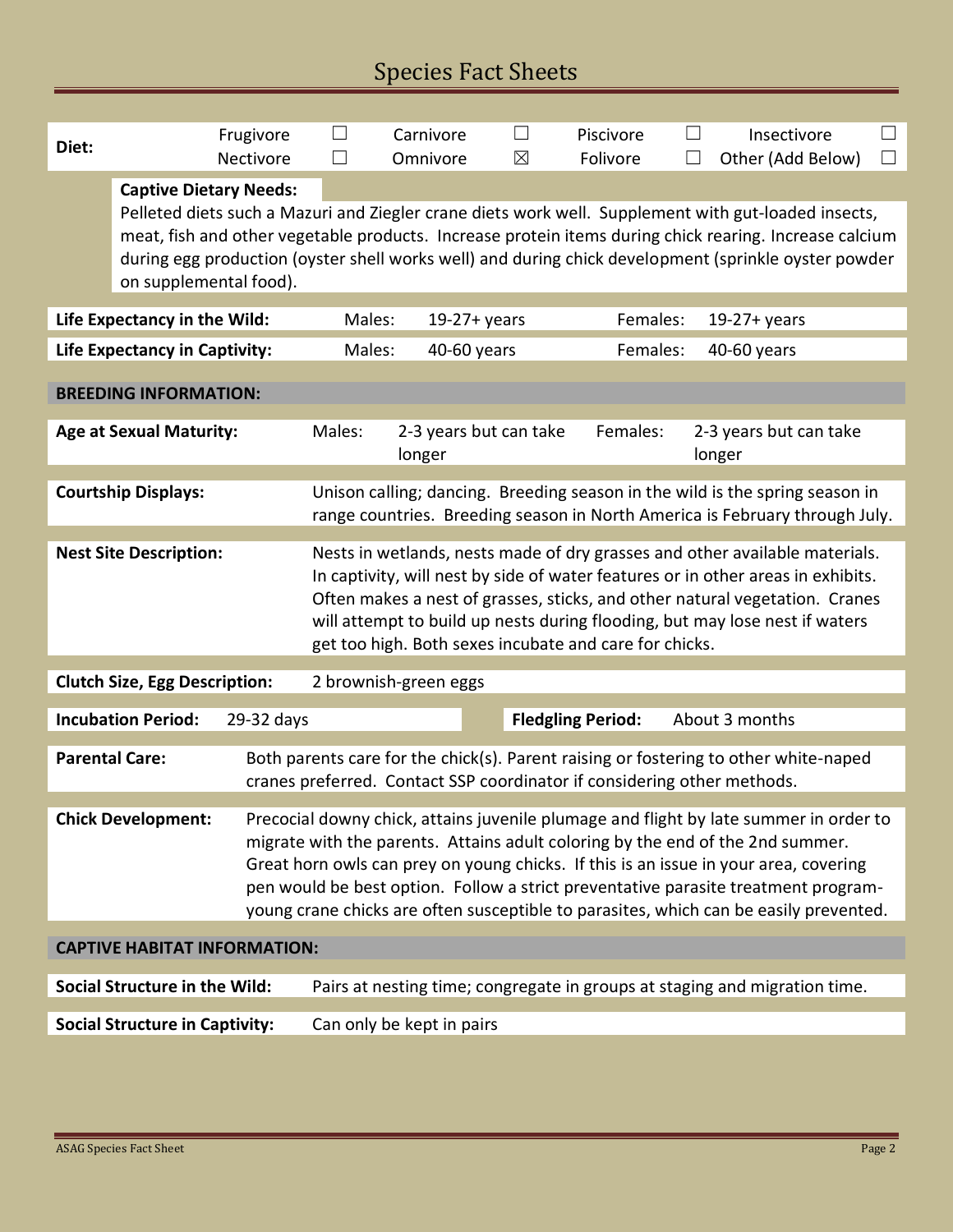## Species Fact Sheets

| <b>Minimum Group Size:</b>                                                                                                                                                                                                                                                                                                                                                                                                                                                            | 1 pair                                                                                                                                                                                                                                                                                                                                                                 |  | <b>Maximum Group Size:</b>                                                                                                                                                                                                            | 1.1.2. Young need to be<br>removed by January or<br>the adults may<br>injure/kill the chicks at<br>the beginning of the<br>next nesting season; as<br>early as February of the<br>the next year. |  |  |
|---------------------------------------------------------------------------------------------------------------------------------------------------------------------------------------------------------------------------------------------------------------------------------------------------------------------------------------------------------------------------------------------------------------------------------------------------------------------------------------|------------------------------------------------------------------------------------------------------------------------------------------------------------------------------------------------------------------------------------------------------------------------------------------------------------------------------------------------------------------------|--|---------------------------------------------------------------------------------------------------------------------------------------------------------------------------------------------------------------------------------------|--------------------------------------------------------------------------------------------------------------------------------------------------------------------------------------------------|--|--|
| Compatible in<br><b>Mixed Species Exhibits:</b>                                                                                                                                                                                                                                                                                                                                                                                                                                       | <b>Comments:</b><br>Yes                                                                                                                                                                                                                                                                                                                                                |  | Can be exhibited with certain hoofstock, only<br>recommend parent-reared individuals. Can mix<br>with waterfowl and geese. Cranes will become<br>much more aggressive to keepers and other<br>species when nesting and chick-rearing. |                                                                                                                                                                                                  |  |  |
|                                                                                                                                                                                                                                                                                                                                                                                                                                                                                       |                                                                                                                                                                                                                                                                                                                                                                        |  |                                                                                                                                                                                                                                       |                                                                                                                                                                                                  |  |  |
| <b>Optimal Habitat Size:</b>                                                                                                                                                                                                                                                                                                                                                                                                                                                          | Enclosures should be as large as possible to allow cranes their own space and to get<br>away from keepers and other species-a minimum of 500 sq ft. Cranes kept in smaller<br>spaces may display aggression against mate or young. Cranes can be aggressive in<br>inside holding facilities, so space should be separated to allow individual space for<br>each crane. |  |                                                                                                                                                                                                                                       |                                                                                                                                                                                                  |  |  |
|                                                                                                                                                                                                                                                                                                                                                                                                                                                                                       |                                                                                                                                                                                                                                                                                                                                                                        |  |                                                                                                                                                                                                                                       |                                                                                                                                                                                                  |  |  |
| <b>Management Challenges:</b><br>Maintaining in mixed species exhibits; managing birds if flighted, breeding and<br>infertility can be a challenge.<br>More zoos need to have space and staff for AI program. Staff should learn<br>artificial insemination-a fairly basic procedure-so they can do at their facility if<br>there is a need.<br>Should be able to hold young away from parents for at least 2 years (in order to<br>give SSP time to find juveniles their next home). |                                                                                                                                                                                                                                                                                                                                                                        |  |                                                                                                                                                                                                                                       |                                                                                                                                                                                                  |  |  |
|                                                                                                                                                                                                                                                                                                                                                                                                                                                                                       |                                                                                                                                                                                                                                                                                                                                                                        |  |                                                                                                                                                                                                                                       |                                                                                                                                                                                                  |  |  |

### **ADDITIONAL COMMENTS:**

Endangered. Less than 5000 remain in the wild. Populations locally rare and disappearing. Major threats are fire, loss of habitat, encroachment of human development, power line deaths, hunting fatalities, proposed dams that will affect nesting areas and lack of suitable wetlands for nesting. Wintering areas where large numbers of birds congregate can be a potential for disease outbreaks.

Males are slightly larger than females, but sexes look alike. Sexes can be distinguished by watching wing placement during unison calls. Male drops his primaries and the female holds her wings tight against her body.

Photo courtesy of SCBI staff-sexes look similar.